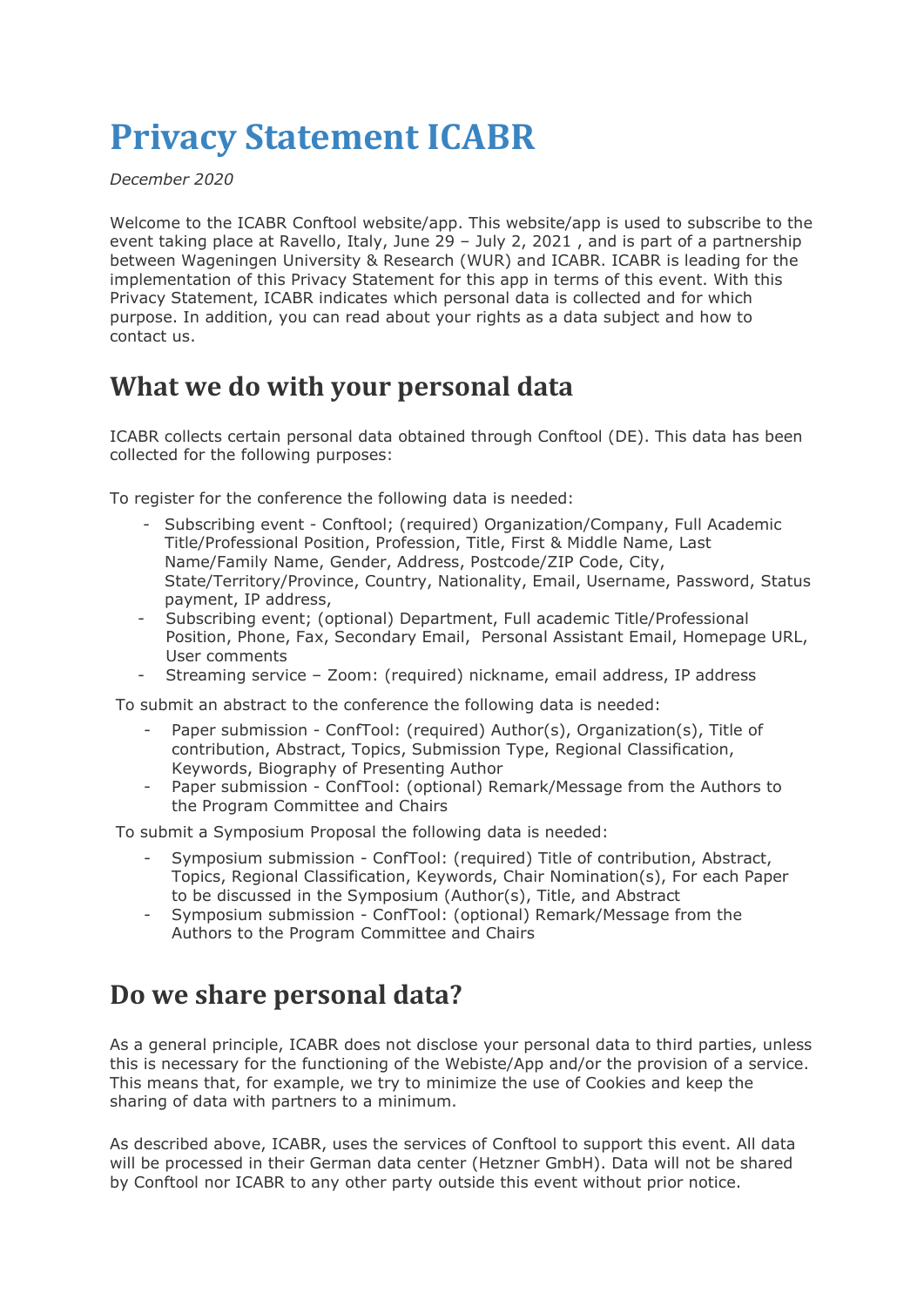An important exception is the sharing of personal data when it is required under applicable law or in course of any legal proceedings. In that case, the ICABR must share data with authoritative bodies, for example with law enforcement. This will occur, however, under supervision of a privacy officer.

#### **How long we retain your data**

The ICABR does not store data longer than necessary. Dutch Universities agreed on retention periods in order to be complying. For Conftool the data is stored for 2 years. They are deleted after the retention period ends.

In our [Cookie Statement](https://www.wur.nl/nl/Privacy-Cookie-verklaring/Cookies.htm) you can read our retention policy regarding Cookies.

#### **How do we protect your personal data?**

Obviously, the processing of personal data includes appropriate security measures. Therefore, this Website/App is secured and we also demand that of our partners. WUR's starting point is NEN-EN-ISO/IEC 27002:2017 to make sure that personal data is optimally secured. Additionally, WUR also monitors whether there are unlawful traffic or activities on the website.

WUR has checked the data protection measures of Conftool to assure these measures fit the WUR standards.

In our [security policy](https://www.wur.nl/nl/Waardecreatie-Samenwerking/Informatiebeveiliging.htm) you can read more about the type of measures we take and how we ensure a safe Website/App.

# **Contact?**

Should you have a privacy question about this Website/App please contact us at [privacy@wur.nl.](mailto:Functionarisgegevensbescherming@wur.nl) WUR ensures that your question is answered as quickly and complete as possible. This can be a general question, but also by submitting a request to exercise your rights to:

- Receive an explanation of what personal data we collect and what we do with the data;
- Obtain access to the personal data concerning you;
- Have your personal data rectified or corrected if applicable;
- Withdraw consent;
- Object to a particular use of your data.

It is important to describe your question as fully as possible, mention what your concern is and to clarify who you are. This is necessary in order to provide you with a more specific and quicker answer.

If you and WUR are unable to find a solution, you could contact the Dutch Data Protection Authority. You can read how to file a complaint at [www.autoriteitpersoonsgegevens.nl.](http://www.autoriteitpersoonsgegevens.nl/)